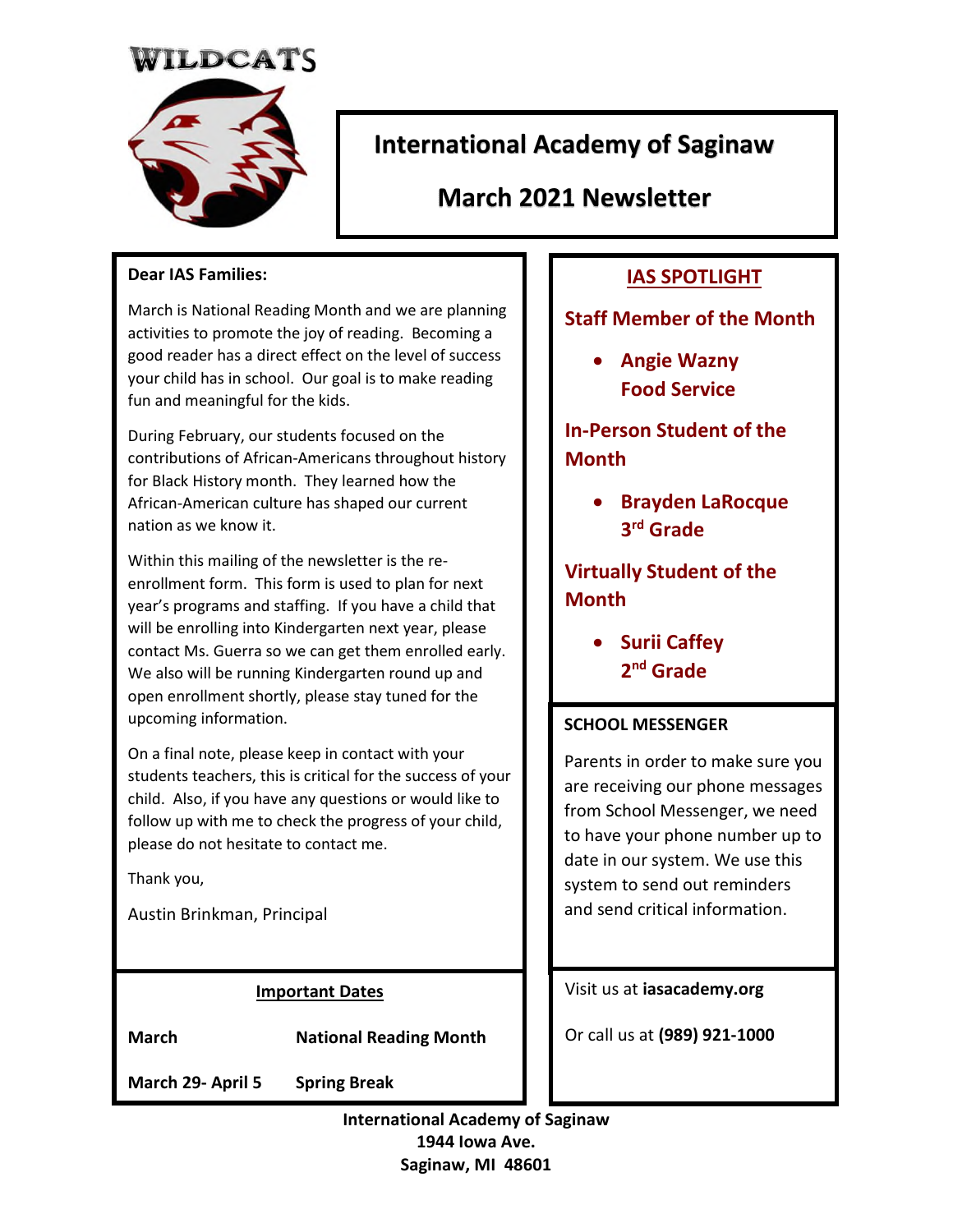# **Re-Enrollment Form for 2021-22 School Year**

You will be receiving a re-enrollment form in the mail that you will need to complete and return by March 26. This information is critical to update our current student information system and aid in our planning for next year. Please complete the form and either drop off to Ms. Guerra or email Ms. Guerra a copy to [mguerra@iasacademy.org.](mailto:mguerra@iasacademy.org) If you do not receive a copy of the re-enrollment form, please call us at (989) 921-1000.

## **March is Reading Month**

Here are some top ways to celebrate National Reading Month with your child.

- Read a Dr. Seuss Book
- Visit your local library
- Explore the World by reading a book about a unique location
- Try something new by reading a book to learn a hobby or activity
- Read your favorite book
- Share or donate a book



#### **SKYWARD Student/Family Access**

You can now access all of your students grades and attendance through SKYWARD. The link to access the student/family access is on our schools website **iasacademy.org**.

You will need to select the **parent portal** option at the top of the webpage, to gain access to the **SKYWARD link**. When the log in page appears there is a drop down box below the username and password box that you will need to select **family/student access**.

Log in name is the first 5 letters of your last name, first 3 letters of first name, then add 3 zeros. If you have not yet done so, please call IAS (989) 921-1000 or contact your student's teacher for your SKYWARD password  $ID#$ .

#### **Attendance**

Attendance and participation is critical for your child's virtual learning experience. Please make sure your student is logging into **every class each day**. Attendance is taken each period for all classes. It is important that your student is having meaningful 2 way communications with their teachers.

In addition to attendance, a student should have a quiet distraction free environment to focus on the learning for that day. Please feel free to contact your child's teacher if you have questions about the online learning process. If you need email passwords reset, please call IAS at **(989) 921-1000.**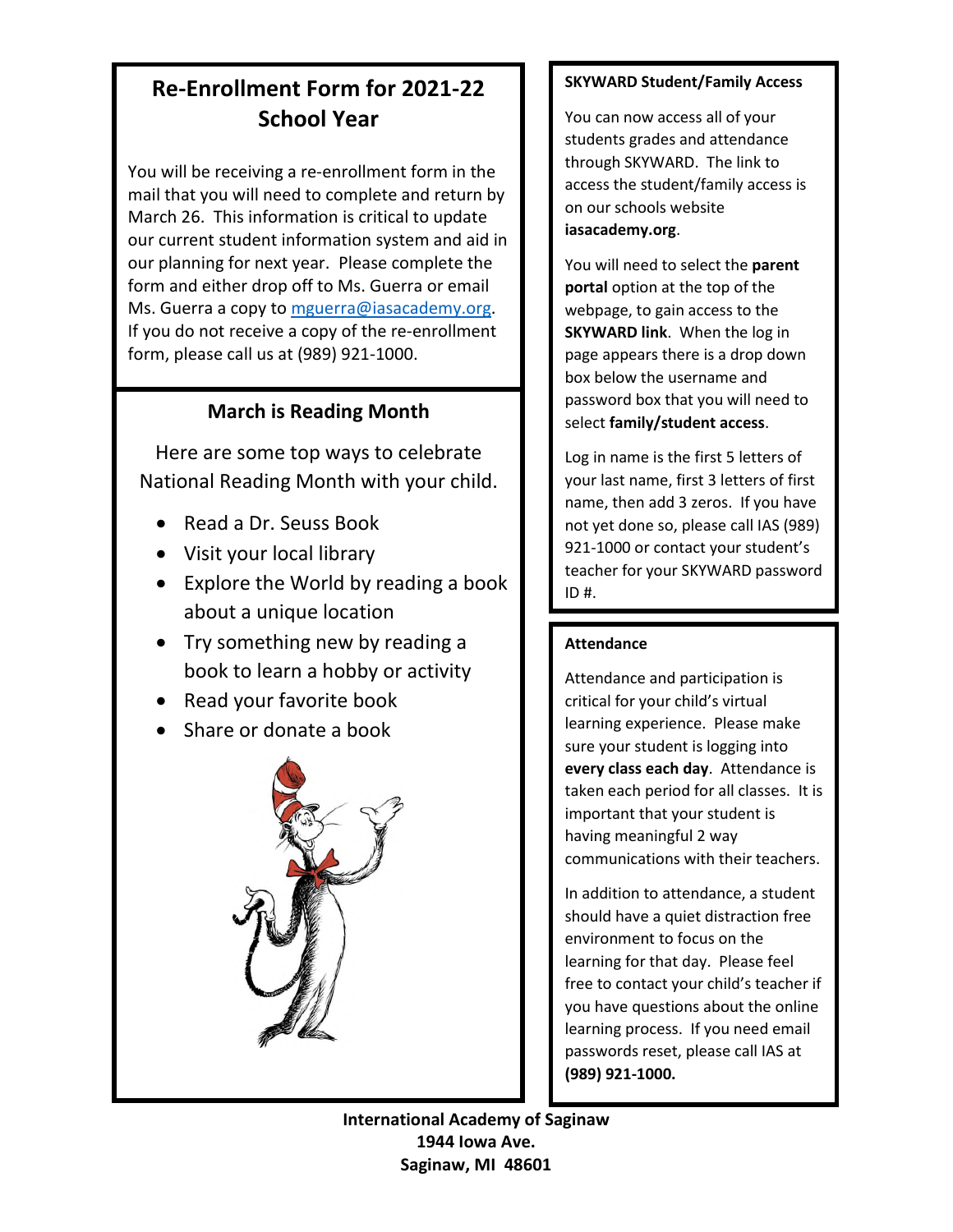# **History of African Masks By Ms. Jones 2nd Grade Teacher**

For Black history month, the 1st and 2nd grades learned about the history and cultural importance of African masks. We watched a video on the masks then we created our own African Masks.



# **Kindergarten Reading Activities for the Month of March By Ms. Saxton KG Teacher**

During March is Reading Month, the Kindergarten class will be working to reach their **goal of reading 10 books per week** to win the class competition as well as individual incentives. We will be reading "Green Eggs and Ham" and trying them ourselves and voting on whether they like or dislike them. The children will engage in many activities in Art and STEM based on the books we read. There will also be a fun dress up day each Friday to help promote the excitement and interest in literacy!

# **Celebrating Black History Month 8 th Grade Social Studies**

# **Ms. Bala Social Studies Teacher**

8th Grade celebrated the Black History month by researching and learning about the journey of many important African-American individuals who have helped shape history. The students showed the contributions of African Americans in all the aspects of life. The students made presentations on various topics such as "Police Brutality", "The History of Black Voting", "The Impact of Black Culture in American Society", and "Systemic Racism". Also, many students worked on various projects highlighting the History of Hip Hop, Harriet Tubman, and Shirley Chisholm. Also students used their creativity to create bulletin boards and poster boards to highlight important figures throughout Black History.

#### **Grades 6-8 Reading Month Activities By Mr. Husmann**

The International Academy of Saginaw middle school students are becoming book critics in honor of National Reading Month. The students will be challenged to read books from a wide range of selections, and then they will write book reviews. The reviews will include a rating out of five stars, a summary of the story, and an official recommendation from the student! Once a review is completed, the review will be posted in the hallway, and students will be able to see recommendations from their peers every time they walk the school.